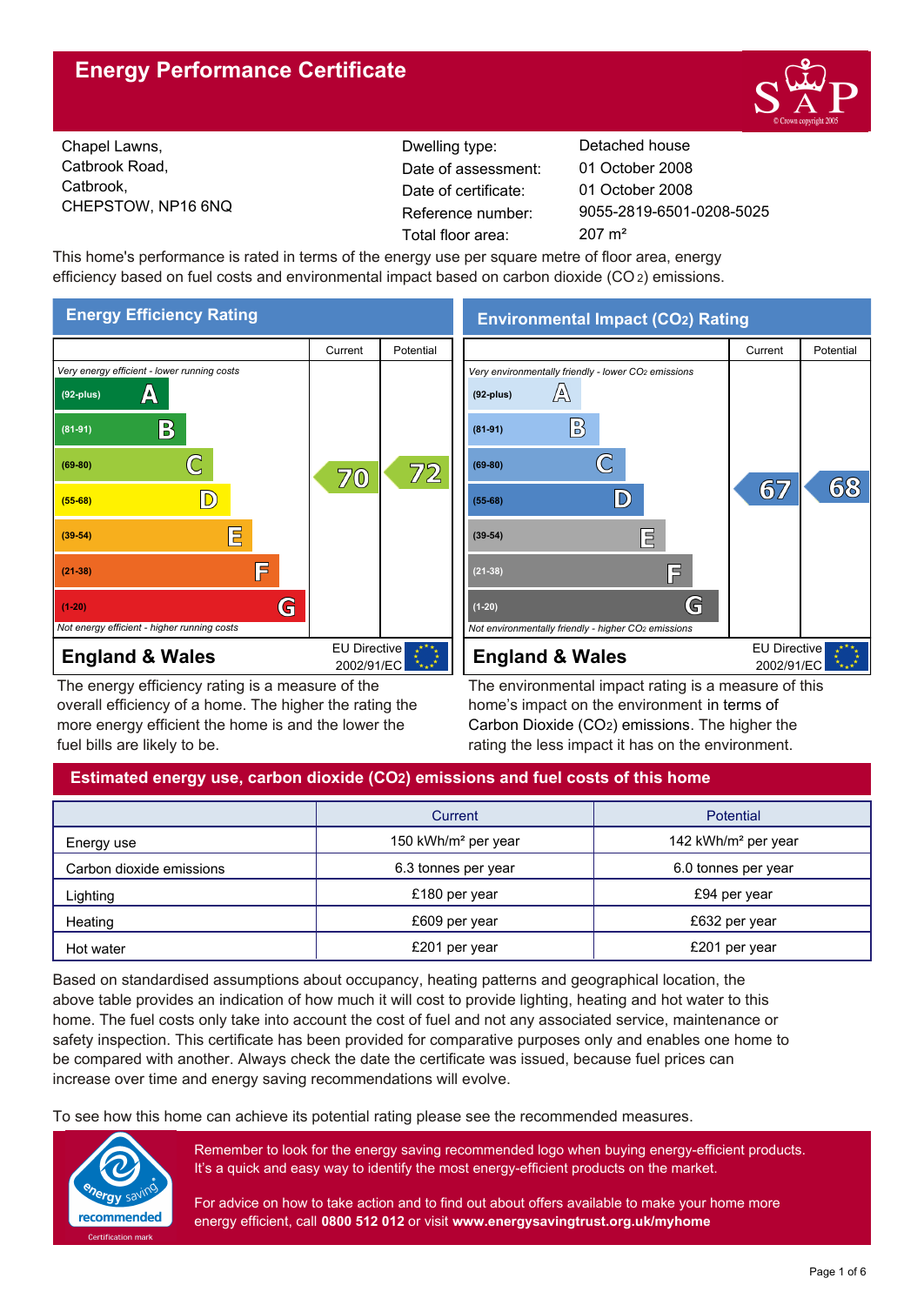#### **About this document**

The Energy Performance Certificate for this dwelling was produced following an energy assessment undertaken by a qualified assessor, accredited by Elmhurst Energy Systems, to a scheme authorised by the Government. This certificate was produced using the SAP 2005 assessment methodology and has been produced under the Energy Performance of Buildings (Certificates and Inspections)(England and Wales) Regulations 2007. A copy of the certificate has been lodged on a national register.

| Assessor's accreditation number: | EES/004585                                                  |
|----------------------------------|-------------------------------------------------------------|
| Assessor's name:                 | John Cedric Beachey                                         |
| Company name/trading name:       | <b>Energy Check Limited</b>                                 |
| Address:                         | Unit 28, Torfaen Business Centre, Blaenavon, Gwent, NP4 9RL |
| Phone number:                    | 01495791406                                                 |
| Fax number:                      |                                                             |
| E-mail address:                  | office@energycheck.org.uk                                   |
| Related party disclosure:        |                                                             |

#### **If you have a complaint or wish to confirm that the certificate is genuine**

Details of the assessor and the relevant accreditation scheme are as above. You can get contact details of the accreditation scheme from their website at www.elmhurstenergy.co.uk together with details of their procedures for confirming authenticity of a certificate and for making a complaint.

#### **About the building's performance ratings**

The ratings on the certificate provide a measure of the building's overall energy efficiency and its environmental impact, calculated in accordance with a national methodology that takes into account factors such as insulation, heating and hot water systems, ventilation and fuels used. The average Energy Efficiency Rating for a dwelling in England and Wales is band E (rating 46).

Not all buildings are used in the same way, so energy ratings use 'standard occupancy' assumptions which may be different from the specific way you use your home. Different methods of calculation are used for homes and for other buildings. Details can be found at www.communities.gov.uk/epbd.

Buildings that are more energy efficient use less energy, save money and help protect the environment. A building with a rating of 100 would cost almost nothing to heat and light and would cause almost no carbon emissions. The potential ratings in the certificate describe how close this building could get to 100 if all the cost effective recommended improvements were implemented.

## **About the impact of buildings on the environment**

One of the biggest contributors to global warming is carbon dioxide. The way we use energy in buildings causes emissions of carbon. The energy we use for heating, lighting and power in homes produces over a quarter of the UK's carbon dioxide emissions and other buildings produce a further one-sixth.

The average household causes about 6 tonnes of carbon dioxide every year. Adopting the recommendations in this report can reduce emissions and protect the environment. You could reduce emissions even more by switching to renewable energy sources. In addition there are many simple everyday measures that will save money, improve comfort and reduce the impact on the environment. Some examples are given at the end of this report.

- Check that your heating system thermostat is not set too high (in a home, 21°C in the living room is suggested) and use the timer to ensure you only heat the building when necessary.
- Make sure your hot water is not too hot a cylinder thermostat need not normally be higher than 60°C.
- Turn off lights when not needed and do not leave appliances on standby. Remember not to leave chargers (e.g. for mobile phones) turned on when you are not using them.

#### **Visit the Government's website at www.communities.gov.uk to:**

- Find how to confirm the authenticity of an energy performance certificate
- Find how to make a complaint about a certificate or the assessor who produced it •
- Learn more about the national register where this certificate has been lodged •
- Learn more about energy efficiency and reducing energy consumption •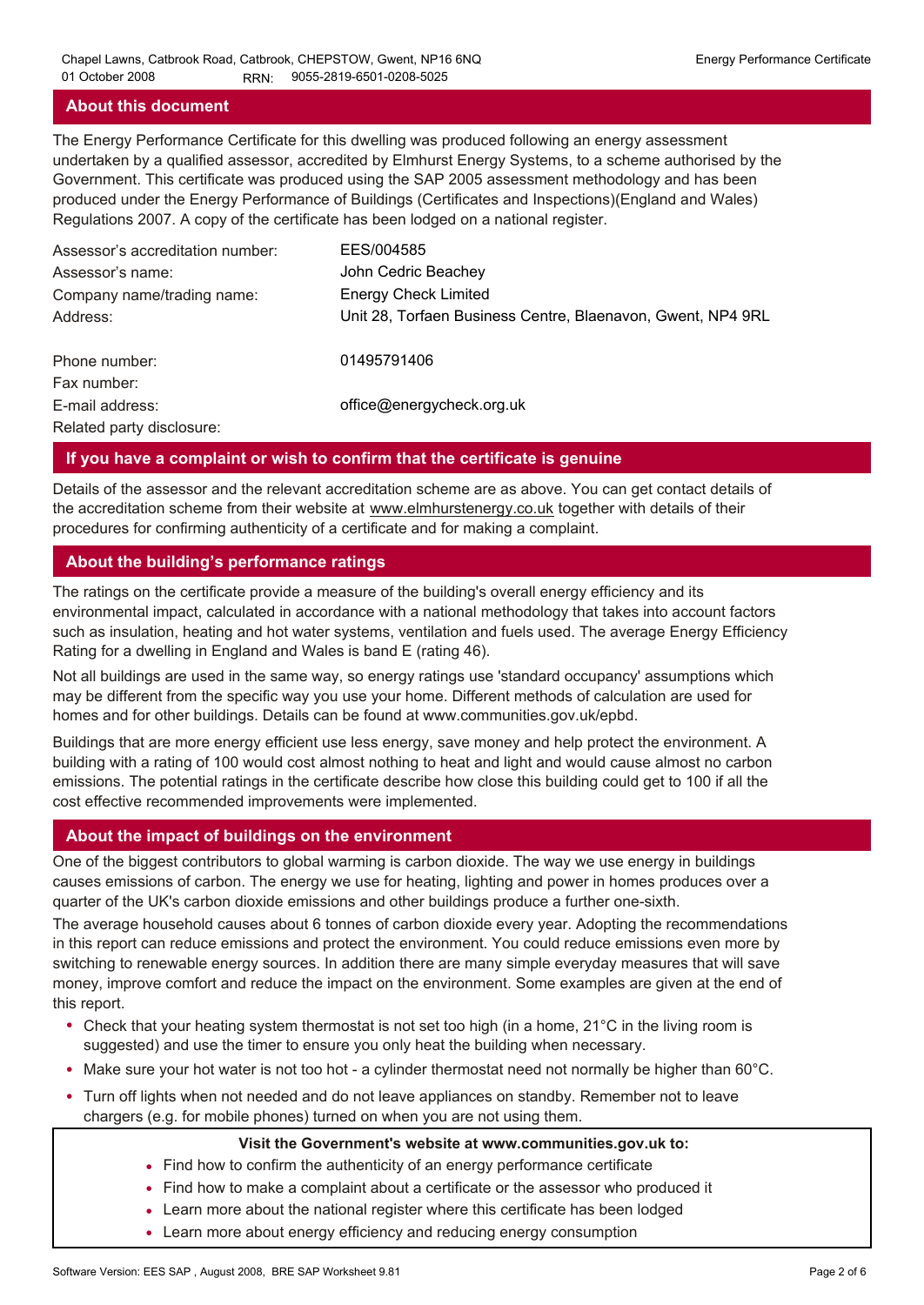## Recommended measures to improve this home's energy performance

Chapel Lawns, Catbrook Road, Catbrook, CHEPSTOW, NP16 6NQ

Date of certificate:

Reference number: 9055-2819-6501-0208-5025 01 October 2008

### **Summary of this home's energy performance related features**

The following is an assessment of the key individual elements that have an impact on this home's performance rating. Each element is assessed against the following scale: Compliant / Average / Good / Very good.

|                                           | Description                                               | Current performance      |               |
|-------------------------------------------|-----------------------------------------------------------|--------------------------|---------------|
| Elements                                  |                                                           | <b>Energy Efficiency</b> | Environmental |
| Walls                                     | Average thermal transmittance = $0.33$ W/m <sup>2</sup> K | Good                     | Good          |
| Roof                                      | Average thermal transmittance = $0.15$ W/m <sup>2</sup> K | Good                     | Good          |
| Floor                                     | Average thermal transmittance = $0.22$ W/m <sup>2</sup> K | Good                     | Good          |
| <b>Windows</b>                            | Fully double glazed                                       | Good                     | Good          |
| Main heating                              | Boiler and radiators, oil                                 | Average                  | Average       |
| Main heating controls                     | Programmer, room thermostat and TRVs                      | Average                  | Average       |
| Secondary heating                         | Room heaters, electric                                    |                          |               |
| Hot water                                 | From main system                                          | Average                  | Average       |
| Lighting                                  | Low energy lighting in 8% of fixed outlets                | Compliant                | Compliant     |
| Air tightness                             | (not tested)                                              |                          |               |
| Current energy efficiency rating          |                                                           | C 70                     |               |
| Current environmental impact (CO2) rating |                                                           |                          | D 67          |

Thermal transmittance is a measure of the rate of heat loss through a building element; the lower the value the better the energy performance.

Air permeability is a measure of the air tightness of a building; the lower the value the better the air tightness.

#### **Low and zero carbon energy sources**

**None**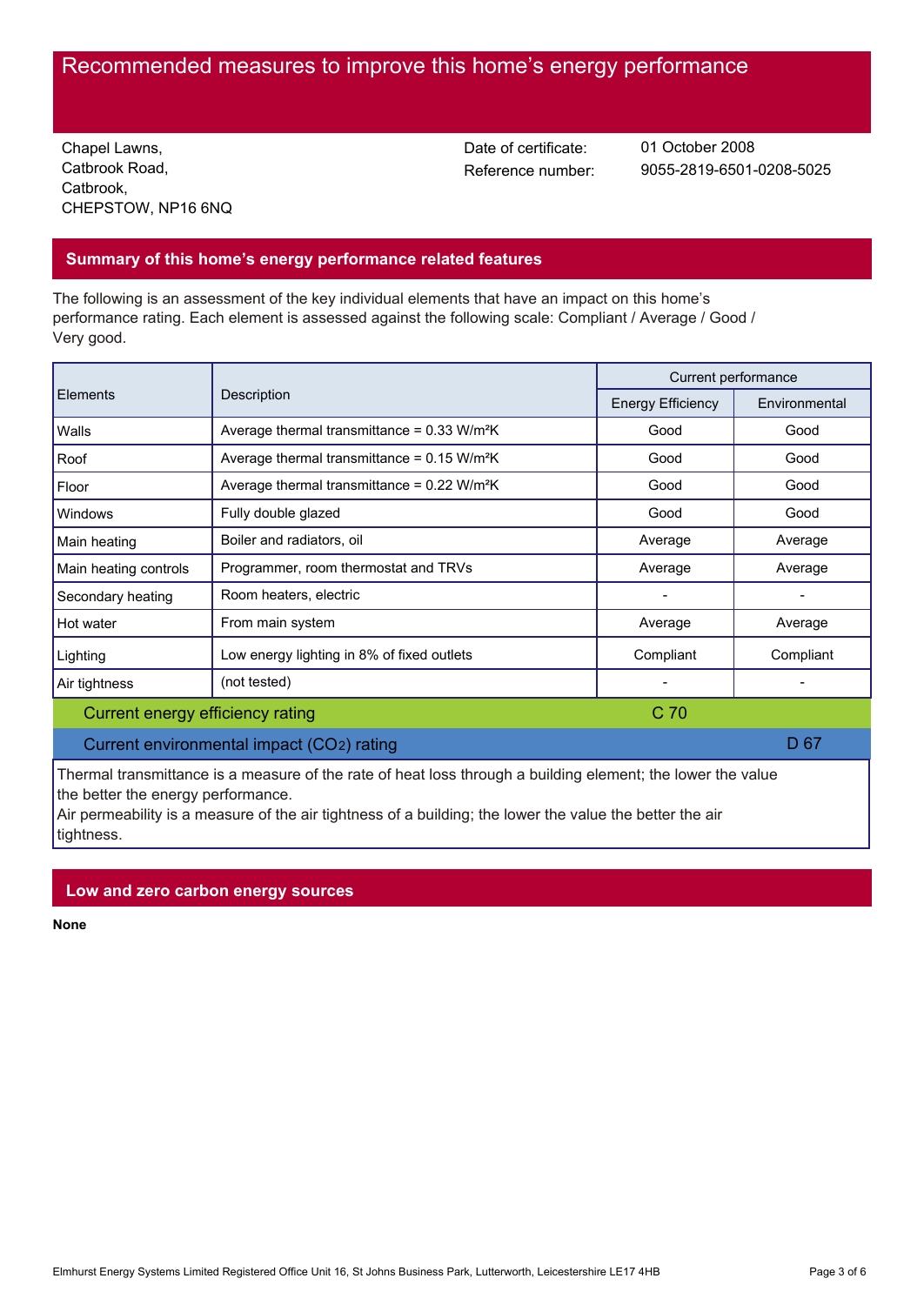#### **Recommendations**

The measures below are cost effective. The performance ratings after improvement listed below are cumulative, that is they assume the improvements have been installed in the order that they appear in the table.

|                                             | <b>Typical savings</b><br>per year | Performance ratings after improvement |                      |
|---------------------------------------------|------------------------------------|---------------------------------------|----------------------|
| Lower cost measures (up to £500)            |                                    | Energy efficiency                     | Environmental impact |
| Low energy lighting for all fixed outlets   | £64                                | C 72                                  | D 68                 |
| Total                                       | £64                                |                                       |                      |
| Potential energy efficiency rating          |                                    | C 72                                  |                      |
| Potential environmental impact (CO2) rating |                                    |                                       | D 68                 |

#### **Further measures to achieve even higher standards**

The further measures listed below should be considered in addition to those already specified if aiming for the highest possible standards for this home. However you should check the conditions in any covenants,

| 2 Solar water heating                      | £48  | C 74 | C 70 |
|--------------------------------------------|------|------|------|
| 3 Solar photovoltaic panels, 2.5 kWp       | £150 | C 79 | C 75 |
| Enhanced energy efficiency rating          |      | C 79 |      |
| Enhanced environmental impact (CO2) rating |      |      | C 75 |

Improvements to the energy efficiency and environmental impact ratings will usually be in step with each other. However, they can sometimes diverge because reduced energy costs are not always accompanied by a reduction in carbon dioxide (CO2) emissions.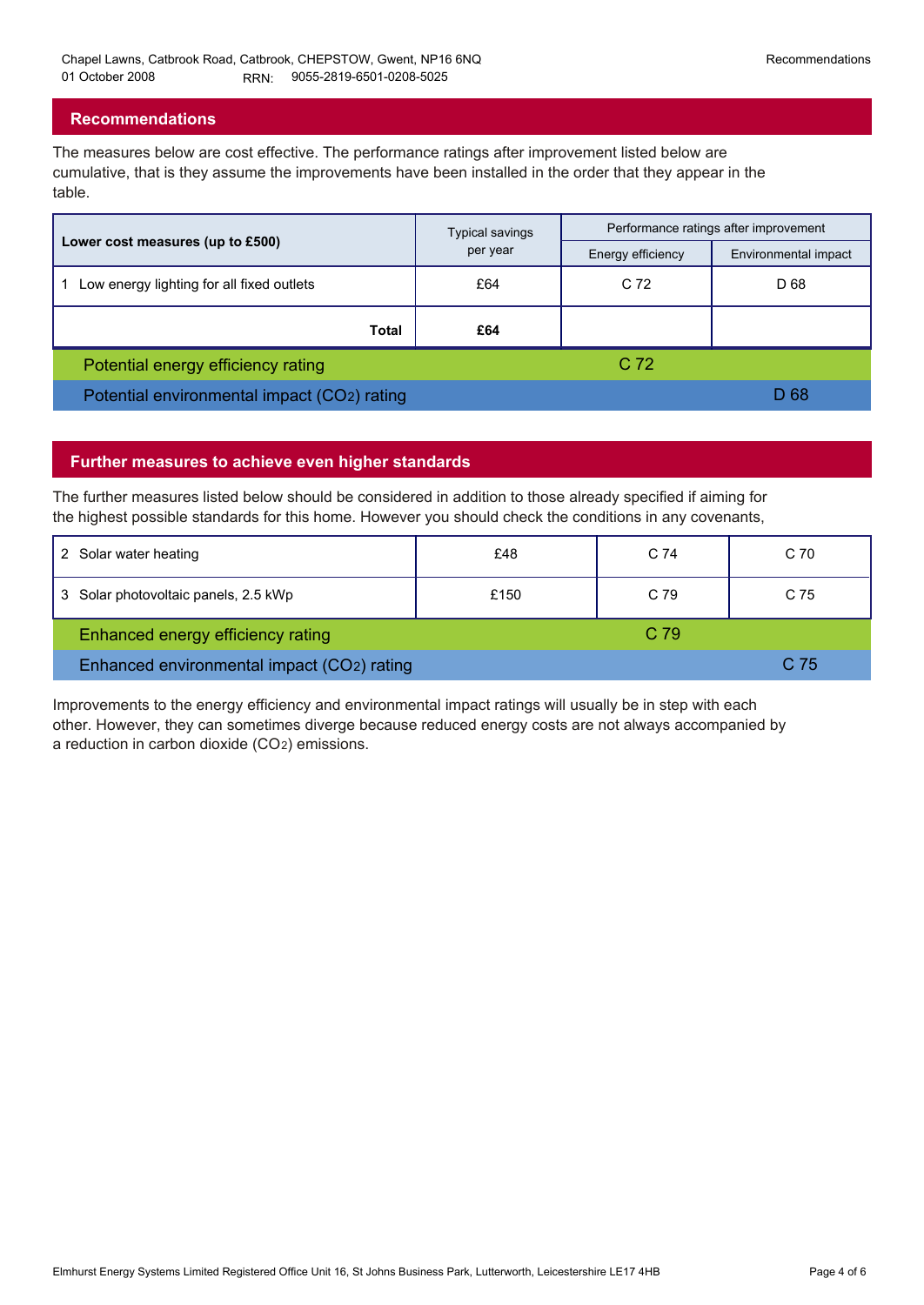## **About the cost effective measures to improve this home's energy ratings**

#### **Lower cost measures (typically up to £500 each)**

These measures are relatively inexpensive to install and are worth tackling first. Some of them may be installed as DIY projects. DIY is not always straightforward, and sometimes there are health and safety risks, so take advice from an energy advisor before carrying out DIY improvements.

#### **1 Low energy lighting**

Replacement of traditional light bulbs with energy saving recommended ones will reduce lighting costs over the lifetime of the bulb, and they last up to 12 times longer than ordinary light bulbs. Also consider selecting low energy light fittings when redecorating; contact the Lighting Association for your nearest stockist of Domestic Energy Efficient Lighting Scheme fittings.

## **About the further measures to achieve even higher standards**

Further measures that could deliver even higher standards for this home. You should check the conditions in any covenants, planning conditions, warranties or sale contracts before undertaking any of these measures.

#### **2 Solar water heating**

A solar water heating panel, usually fixed to the roof, uses the sun to pre-heat the hot water supply. This will significantly reduce the demand on the heating system to provide hot water and hence save fuel and money. The Solar Trade Association has up-to-date information on local installers and any grant that may be available.

#### **3 Solar photovoltaic (PV) panels**

A solar PV system is one which converts light directly into electricity via panels placed on the roof with no waste and no emissions. This electricity is used throughout the home in the same way as the electricity purchased from an energy supplier. The British Photovoltaic Association has up-to-date information on local installers who are qualified electricians and any grant that may be available. Planning restrictions may apply in certain neighbourhoods and you should check this with the local authority. Building Regulations apply to this work, so your local authority building control department should be informed, unless the installer is appropriately qualified and registered as such with a competent persons scheme {@Superscript1\_text}, and can therefore self-certify the work for Building Regulation compliance.